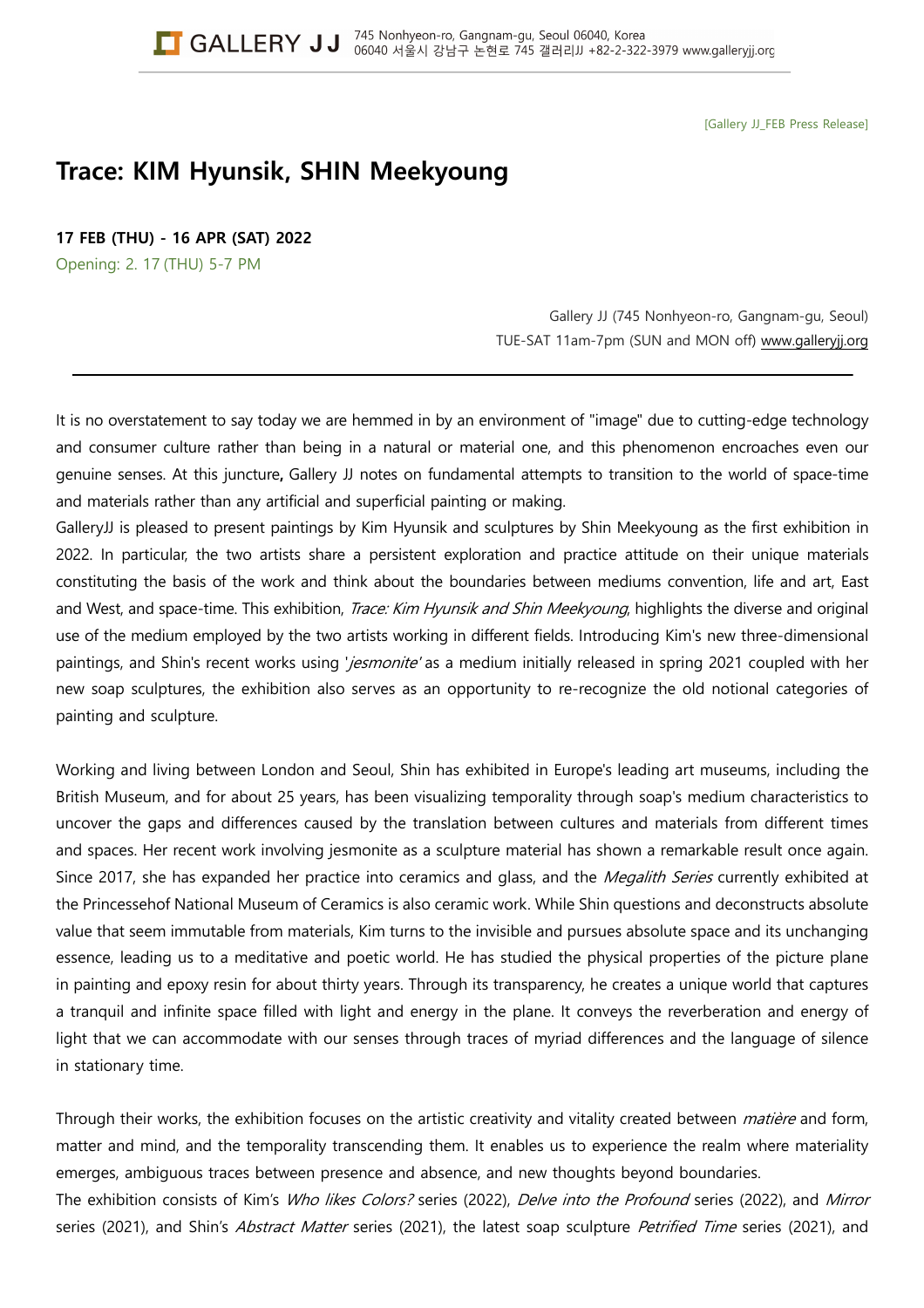planar works of Written in soap series (2007) and Painting series (2014). Abstract Matter series is a flat sculpture in the form of painting (according to the artist) made of jesmonite, a relatively new material in sculpture, and an atypical sculpture recalling ancient murals, part of old buildings, or abstract paintings, paying attention to accumulated traces and weathering marks. They are the 'incidents' in which the artist returns to the origin of form, and the form emerges from sculptural matter. The material itself is an abstract and new sculptural form implied by its materiality.

The works on view - not only three-dimensional sculptures in space but also flat sculptures and 'paintings as a volumetric entity' hung on the wall in a traditional display mode - demonstrate multilateral traits and occupy the space in their respective ways. The scope of this exhibition will expand further by speculating forms and the matter deviating from the forms themselves while facing the work as traces of matter or distinct figuration.

For Shin and Kim, who have been dealing with soap and resin, respectively, as their work medium for a long time, each materiality forms the basis of their work and speculates the realms of sculpture and painting. Shin has closely woven the relationship between form and matter in temporality. Since 1998, she has been drawing attention as a 'soap artist' by using soap meticulously (yet incompletely) to create Buddha statues, Western classical sculptures, ceramics, and things that are representative of certain cultures. The work translates historical relics and artworks prone to wear and vanish over time, utilizing soap as a medium that easily deforms and disappears depending on the surrounding conditions emphasizing the material specificity in her work. In addition to the problems of presentation and authenticity from a replica or original copy, the physicality of soap, a daily consumable used as a substituting material for sculpture, conflicts with the authority of sculptural form and questions the iconic or absolute value of relics, and temporality and civilization.

As evident in the latest *Petrified Time* series, she symbolically reproduces relics that yield value to disappearing materials by putting effort into unsustainable things such as carefully gilding or drawing on the soap. Meanwhile, in the Abstract Matter series, the matière liberated from such means and forms reveals its abstract materiality and becomes the protagonist.

In this exhibition, her works establish a connection between specific shapes such as ancient statues and ceramics that she has been executing so far with planar forms and abstract sculptural matters. The soap sculptures in the Translation series appropriate the original works that exist. In Weather Project and Toilet Project, the matière of the sculptures, soap, reveals its materiality in the shape of worn-out and distorted as people continue using them as soap. Subsequently, in Ruinscape (2018), reminiscent of an ancient historic site, the materiality of soap that exists even after vanishing over time manifests in a built environment, revealing the traces of weathering and disappearing form as a material of sculpture. In earlier soap sculptures, as always in Western aesthetics, if the material held secondary and only a mediating role in developing forms, inversely, the form returns to materiality and appears as the material's trace constituting the form itself. Such workflow is evident in the soap plane series in this exhibition. The planar soap works consist of a 'drawing' series created by the naturally split lines of its surface and a 'painting' series like faint traces. They are the vestige of matière separated from its form.

More broadly, the Abstract Matter series shows the material used itself as the sculptural surface by casting jesmonite, a sculptural method, without references to any shape from the beginning. The work thus far has shown traces and disappearance of matter through weathering and deformation over time, but now it is reversed where we witness from the origin that form emerges from matter.

Just as the crushed soap bottle has translated into bronze relics, Shin relooks anew at things thrown away or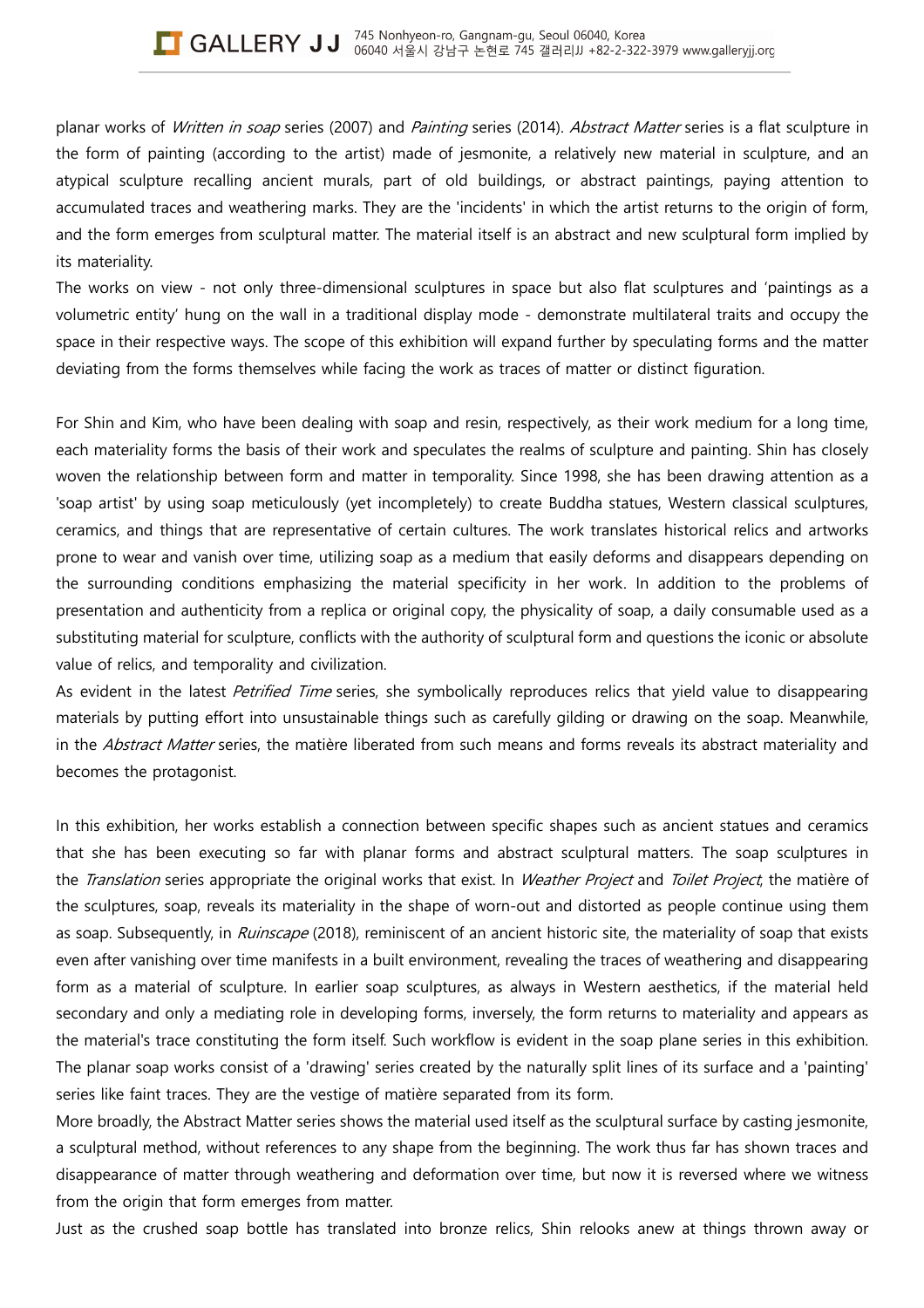disappeared. She casts jesmonite in a mold made by discarded rubber plates, styrofoam, and glass plates. Jesmonite is a non-toxic water-based acrylic resin developed as an alternative to existing resin, which can express many textures by mixing dyes and various ingredients. As a result of applying paints and mixing pigments such as pulverized stone, iron powder, gilt, and silver leaf on the inner surface of the mold, an unexpected effect emerges like an abstract painting. After a laborious process of grinding the surface relatively flat, it appears ancient and corroded due to unforeseen pleats, crumples, and tears. As if it were a trace of overlapping on parchment, we can see the compressed space-time arises from the old because they derive from the traces remaining in ruins, the boundaries between what remains and disappears, and thoughts on the passage of time. Rather than deliberately conceiving a form, she creates as if it were born by containing an extended history and condensing its duration. The artist allowed the material to create its own form with minimal sculptural intervention. Unlike those produced per representation intent, materials generate forms by their own abstraction and coincidence. In this regard, Shin responds, "As I eliminate sculptural expressions and existing forms, in turn, it reaches the realm of abstract painting." Rather than try creating something entirely new, rethinking and reinterpreting the existing is a novelty for her.

Sculptures that have been with human civilization were not distinguished from engraving or depicting long before the field of sculpture was established, thus painting and sculpture are much closely related, regardless of their conventions. Unlike Shin, Kim Hyunsik begins the work with a flat picture plane, the traditional painting surface, but speculates it through a repetitive three-dimensional work process of solidifying, scraping, or etching, expanding the boundaries of painting. When comparing how their works are displayed, Shin's jesmonite work dilates the space beyond the frame while Kim's frame contains space within the plane and creates depth.

At first glance, Kim Hyunsik's work is smooth and transparent, and the light and colors vary depending on viewpoint. The monochrome picture plane by the simple composition of lines and colors surprisingly leads the gaze into an unceasing abyss within its frame. He has been working for years on creating space in the plane as a new methodology in contemporary painting. It assumes the flatness of painting. He pours resin into the frame, hardens it flat, and then scrapes numerous lines with awls. The grooves are revealed in thin color lines after applying pigments on the surface and wiping them off. He repeats the same process several times in a meditative manner. As a result, countless lines, and the fine gaps between lines and layers, the in-between spaces emerge.

The lines consciously drawn by him ultimately result in uncontrollable differences among the myriad gaps and infinite recurrence. Matters and spacetime influence one another. A beautiful and profound place is created by the interaction of light in its reprised reflections and passages through the materiality of transparent resins and pigments. As an incident in which the minute gaps contain the movement of light and seize the time, critic Hong Ga Yi says that Kim's work is an artistic practice on light and 'optical physical aesthetics.' The movement of light inherent in the spaces between layers is comparable to the cosmic principles by light energy wavelengths. On the other hand, the stopped time directs to the origin, not the object that changes in continuous time in reality. It is both a shadow of the essence and a vitality embracing the universe. As the title of the work, Delve into the Profound, points to, Kim says that the unknown transparent space in the painting is the 'space of profundity' that embraces everything. "Profundity  $(\nleq)$  is a rhythm that flows between the essence and its revealed phenomenon, and is a colorless space containing light." Such deep territory within the plane is a trace of nothingness and the origin that cannot be reached as it perpetually slips between presence and absence.

He reifies such intricacy visually. In other words, through the physical phenomenon of matter and modus operandi, he presents before our eyes the play of phenomenal differences transitioned to the realm of the mind as if it were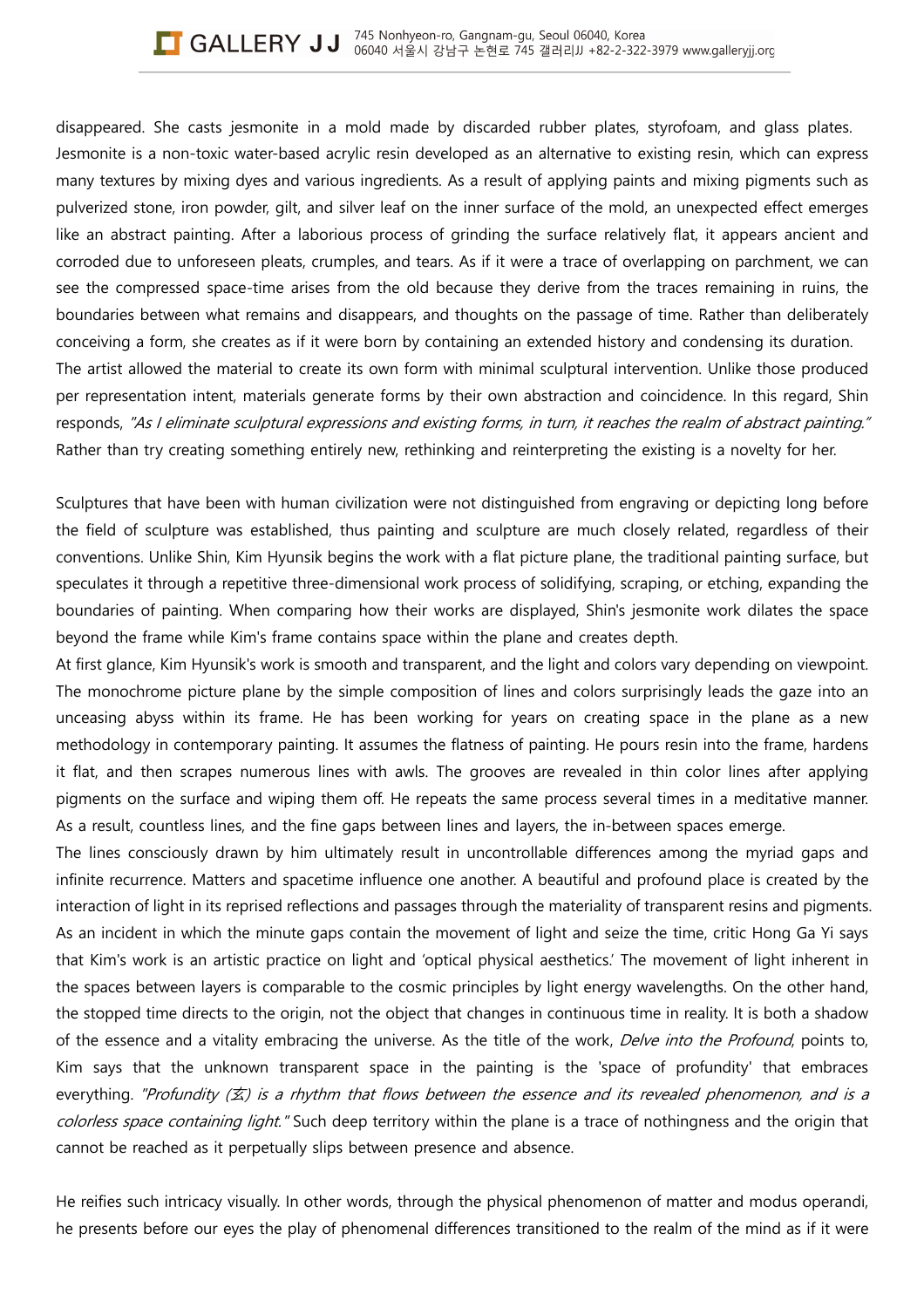an impossible presence of inexistent being. Apart from metaphysics and scientific understanding, we can perceive the infinite space created by differences, not a mere stagnant and empty space, but the resonance of light transmitted in silence, the sense of movement it generates, and the vigor of life. What he creates is a place of immersion and mediation, and an experience of time different from the secular world. His work is a new type of painting that embodies the movement of the substance itself by detouring the illusion of representation on the surface. Amid the noise of reality now, he still has found a space calm yet animate in small picture planes. They reconceive the category of painting, encompass the aesthetics of the East and the West, and prompt us to think beyond the visible.

While wearing out, casting, hardening resin or jesmonite, unmolding, and engraving, some unknowns leave traces, and every incident bears an imprint. At the junction of static and dynamic times, it becomes an unstable trace that cannot fully exist from its unreachable origin as perpetually repeating differences that exist but are invisible.

Writing | KANG Juyeon Gallery JJ Director

|           | © MATERIAL WEBHARD ID: jigallery PW: jj2013 |                                                                                                                       |  |
|-----------|---------------------------------------------|-----------------------------------------------------------------------------------------------------------------------|--|
| © Inquiry |                                             | Director KANG Juyeon 010 8827 9301 artplan2004@gmail.com<br>Curator LEE Miyeong 010 2996 2152 galleryjjinfo@gmail.com |  |
|           |                                             |                                                                                                                       |  |

## **김현식 약력 소개**

김현식은 1965년 홍익대학교 미술대학 회화과를 졸업하였고 현재 서울과 울산을 기반으로 활동 중이다. 그는 회 화 평면 속에 무한한 깊이의 공간을 담아내면서 새로운 현대 회화를 구축하고 현재 미술계에 크게 반향을 일으 키고 있다. 2000년부터 서울을 중심으로 런던의 마고모던아트(Mauger Modern Art), 브뤼셀 아트로프트(Art Loft), 중국 등 국내외에서 다양한 개인전을 열었으며, 호림아트센터, 부산시립미술관, 어메이현대미술관(중국) 등에서 열 린 다수의 단체전에 참여했다. 2019 아트부산 어워즈를 수상하였으며, 국립현대미술관과 광주시립미술관에 작품 이 소장되어 있다.

#### **신미경 약력 소개**

신미경(1967~)은 서울대학교 미술대학 및 동 대학원 조소과를 졸업하고 1998년 런던 슬레이드미술대학 대학원에 서 조소로 졸업했다. 2017년에는 영국 왕립예술대학교에서 유리와 세라믹 분야의 석사 학위를 취득했다. 그의 조 각 작업은 비누를 매체로 질료와 형상 사이를 오가면서, 시간성과 문명에 관해 질문한다. 서울과 런던을 오가며 국제 무대에서 활동하고 있는 작가는 영국을 비롯한 세계 각국에서 30여회의 개인전을 열었으며, 런던의 영국박 물관, 사치갤러리, 빅토리아&앨버트박물관, 스웨덴국립미술관, 한국의 국립현대미술관 등 국내외 주요한 기관에서 열린 단체전에 참여했다. 작가의 작품은 국내외 유수한 미술관에 소장되어 있으며, 작가는 문예진흥기금을 비롯 해 국내외에서 15여 차례 수상한 경력을 가지고 있다.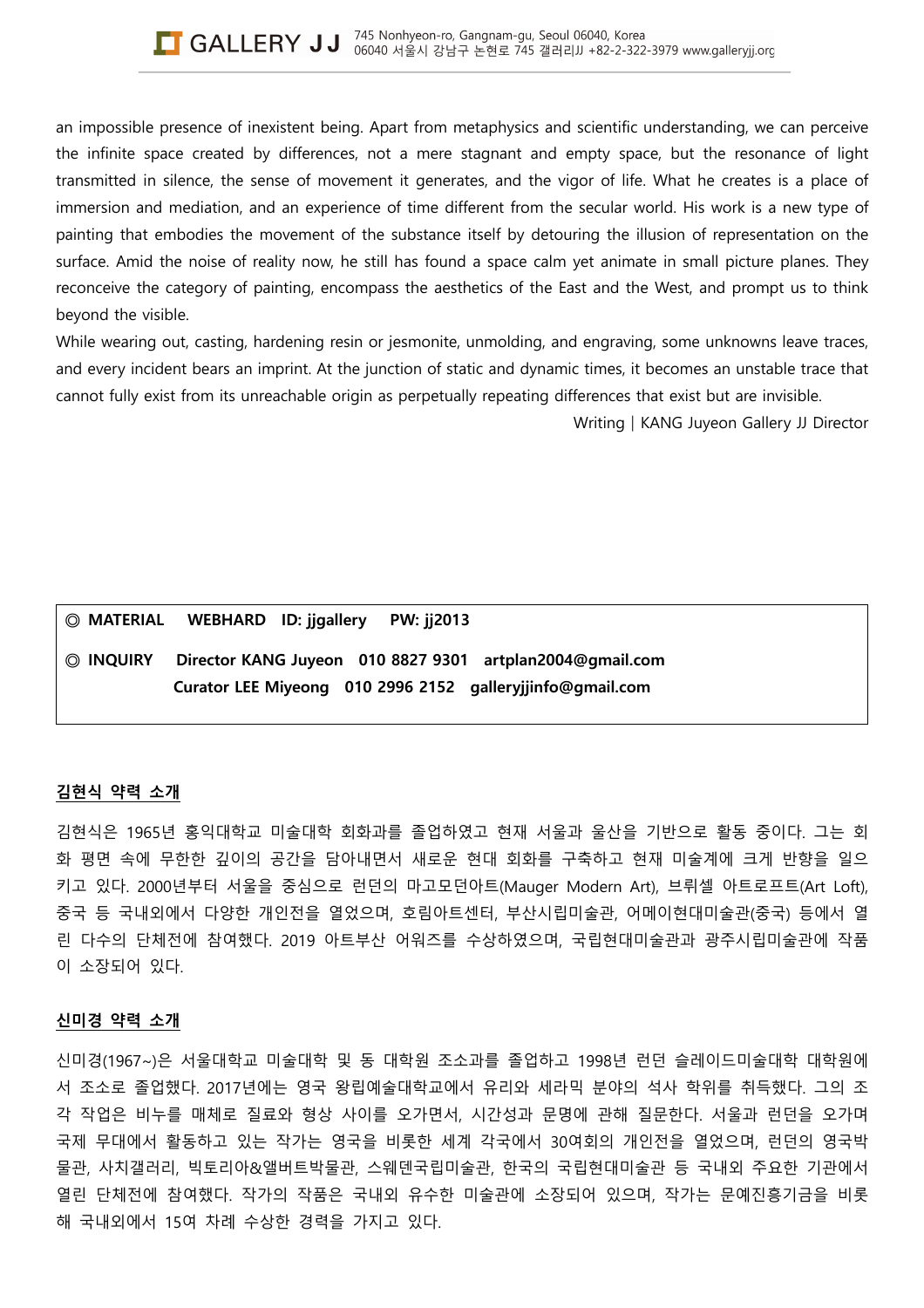# **[대표 이미지]**







SHIN Meekyoung, Abstract Matter 0049, 2021, Jesmonite, Glided copper, 93 x 46 x 6.5cm

SHIN Meekyoung, Abstract Matter 0024, 2020, Jesmonite, Gild with White gold and 24k gold, 56 x 45 x 3.5cm

SHIN Meekyoung, Petrified Time Series 002, 2021, Soap, Gild with White gold and 24k gold, Varnish 20 x 9 x 9cm



KIM Hyunsik, Mirror, 2021, Epoxy resin on resin color, Resin frame, 19(r) x 4(d)cm

KIM Hyunsik, Delve into the profound(B), 2022, Acrylic on epoxy resin, Wooden frame, 54 x 54 x 7cm

KIM Hyunsik, Who likes yellow color?, 2022, Acrylic on epoxy resin, Wooden frame, 80 x 80 x 7cm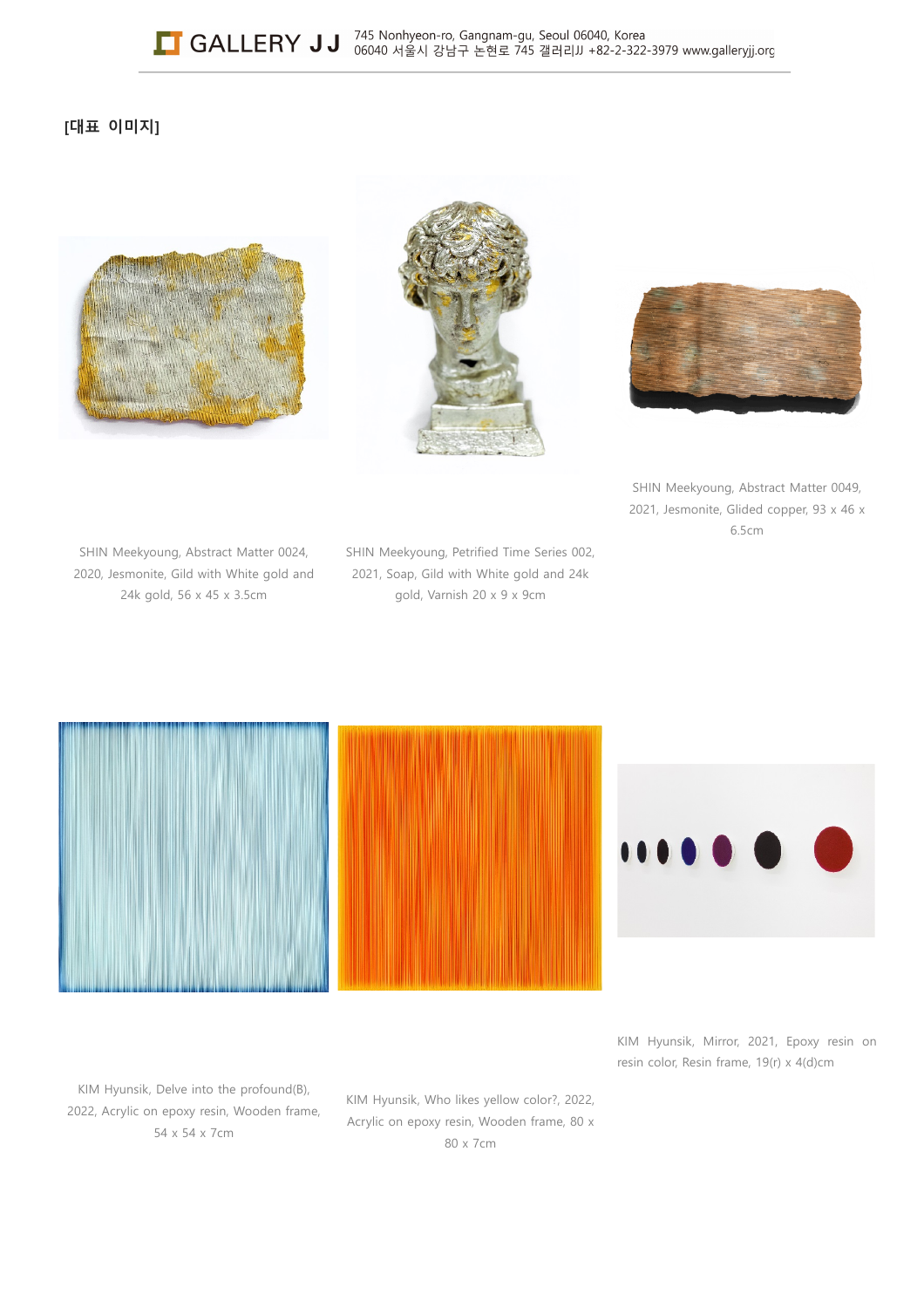# **[Biography]**

# **KIM Hyunsik**

b.1965

# **Education**

| 1992 | BFA, Department of Painting, Hongik University, Seoul |  |  |
|------|-------------------------------------------------------|--|--|
|      |                                                       |  |  |
|      |                                                       |  |  |

## **Selected Solo Exhibition (2010-)**

| 2021 | Profundity, Hakgojae Gallery, Seoul                  |
|------|------------------------------------------------------|
| 2018 | Light Reverberates, Hakgojae Gallery, Seoul          |
|      | Who likes Blue?, Noblesse Collection, Seoul          |
| 2016 | Who likes K Colors?, Hakgojae Gallery, Shanghai      |
|      | Who likes Colors?, Art LOFT, Brussels                |
| 2013 | <i>In Between Spaces</i> , Mauger Modern Art, London |
| 2012 | Line-Zen, Gallery Lee & Bae, Busan, Korea            |
| 2011 | KIM HYUNSIK, FN Art Space, Seoul                     |
| 2010 | Illusion, Gallery LVS, Seoul                         |

## **Selected Group Exhibition (2014-)**

| 2021 | Black; encounter, Grimson gallery, Seoul                                                                |  |
|------|---------------------------------------------------------------------------------------------------------|--|
|      | Luxembourg Art Week, Leebauwens Gallery, Luxembourg                                                     |  |
|      | Emotional Materials, Art' Loft, Leebauwens Gallery, Brussels                                            |  |
|      | The Luster of Styles, Eul Gallery, Dague, Korea                                                         |  |
|      | PARS PRO TOT, Cian Art Museum, Yeongcheon, Korea                                                        |  |
|      | Kiaf 2021, Seoul                                                                                        |  |
| 2020 | Transcending Colors, Gallery Lee & Bae, Busan, Korea                                                    |  |
|      | 21.2 Century, Hakgojae Gallery, Seoul                                                                   |  |
|      | The Showroom, Hakgojae Gallery, Seoul                                                                   |  |
|      | ART BASEL OVR, Hakgojae Gallery, Seoul                                                                  |  |
| 2019 | MOVEMENT, Grimson Gallery, Seoul                                                                        |  |
|      | Speicial Exhibition for the 20th Anniversary of the Opening of the Museum, Talk about Pottery Tomorrow, |  |
|      | Yeongam Pottery Museum, Yeongam, Korea                                                                  |  |
|      | Art Brussels 2019, Brussels                                                                             |  |
|      | Art Basel 2019, HongKong                                                                                |  |
|      | Asia Now, Avenue Hoche, Paris                                                                           |  |
|      | Taipei Dangdai, Taipei                                                                                  |  |
|      | Kiaf 2019, Seoul                                                                                        |  |
| 2018 | Transcend Time, Gallery Grimson, Seoul                                                                  |  |
|      | Asia Now, Avenue Hoche, Paris                                                                           |  |
|      | Kiaf 2018, Seoul                                                                                        |  |
| 2017 | Art Miami-Korean Art Show, The Art Miami Pavilion; The Context Pavilion, Miami, U.S.                    |  |
|      | Asia Now, Avenue Hoche, Paris                                                                           |  |
|      | Art New York, Pier 94, New York                                                                         |  |
|      | Art Paris, Grand Palais, Paris                                                                          |  |
| 2016 | 1st International Exhibition of Contemporary Art of E'mei, E'mei Contemporary Art Museum, E'mei, China  |  |
|      | Dansaek Dagam, Gallery Lee & Bae, Busan, Korea                                                          |  |
| 2015 | Made in the EAST, MDZ Art Gallery, Knokke, Belgium                                                      |  |
| 2014 | Korea Tomorrow, Dongdaemun Design Plaza & Park, Seoul                                                   |  |
|      | Blue & D Major, Ilju & Sunhwa Gallery, Seoul                                                            |  |
|      | Insight into Life, Soul Art Space, Busan, Korea                                                         |  |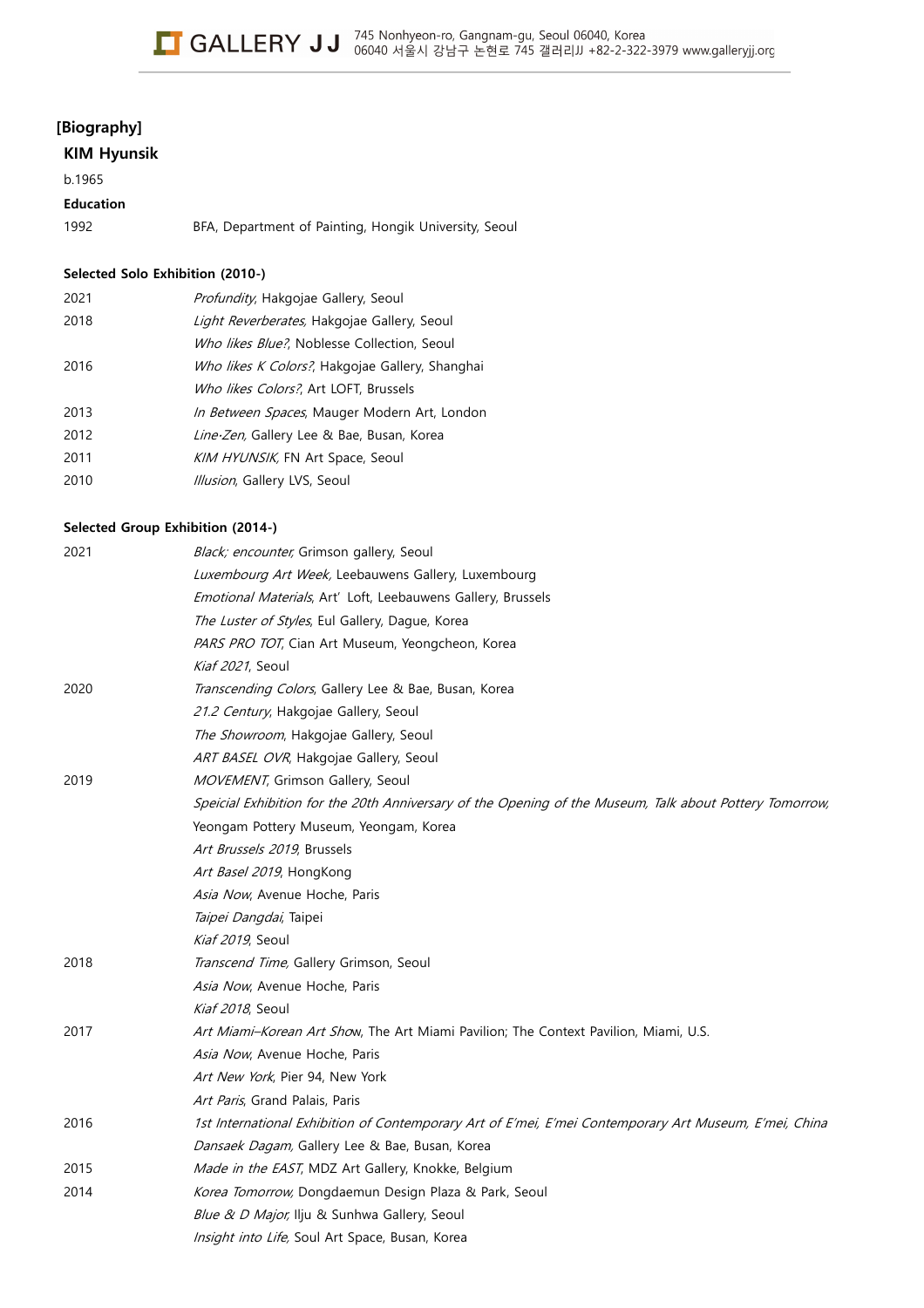

Deep in Thought and Colors, Gallery Lee & Bae, Busan, Korea

#### **Awards**

Art Busan Awards(2019)

#### **Collections**

Government Art Bank National Museum of Modern and Contemporary Art(Seoul), Gwangju Museum of Art

## **SHIN Meekyoung**

b.1967

#### **Education**

| 2017 | MA, Royal College of Art, London                                              |
|------|-------------------------------------------------------------------------------|
| 1998 | MFA, Sculpture, Slade School of Fine Art in University College London, London |
| 1993 | MA, Sculpture, Seoul National University, Seoul                               |
| 1990 | BA, Sculpture, Seoul National University, Seoul                               |

## **Selected Solo Exhibition (2015-)**

| 2021 | Megalith, Keramic Museum Princessehof, Leeuwarden, Netherlands |
|------|----------------------------------------------------------------|
|      | Abstract Matters, CR Collective, Seoul                         |
| 2020 | In the Shadow of Time, Art' Loft, Leebauwens Gallery, Brussels |
| 2019 | Weather, Barakat London                                        |
| 2018 | The Abyss of Time, Arko Art Centre, Seoul                      |
|      | Ancient Future, Wooyang Museum of Art, Gyeongju, Korea         |
| 2016 | Meekyoung Shin Solo Show, Space K, Gwachun, Korea              |
|      | Cabinet of Curiosities, Hakgojae Gallery, Shanghai, China      |
| 2015 | Translation Paintings, Asia House, London                      |
|      | Painting Series, Hada Contemporary, London                     |

#### **Selected Group Exhibition (2016-)**

| 2021 | 5518. 8880, CU Coventry, UK                                                                                  |
|------|--------------------------------------------------------------------------------------------------------------|
|      | <i>Fragrance &amp; Nostalgia: Remembrance of Things Past</i> , Asian Culture Centre, Gwangju, Korea          |
|      | The Chronical of Lost Time, Seoul National University Museum, Seoul                                          |
|      | Loss, everything that Happens to me, Daejeon City Museum, Daejeon, Korea                                     |
|      | Emotional Materials, Art' Loft, Leebauwens Gallery, Brussels                                                 |
| 2020 | Korean Eye 2020 Creativity and Daydream, The state Hermitage Museum St. Petersburg / Saatchi Gallery, London |
|      | Say the Unsayable: 10th Yeosu International Art Festival, Expo, Yeosu, Korea                                 |
|      | Unbreakable: Women in Glass, Fondazione Berengo Art Space, Venice, Italy                                     |
|      | Inspiration-Iconic Works, National Museum, Stockholm                                                         |
| 2019 | Start x Roland Mouret, Saatchi Gallery, London                                                               |
|      | Pick Me, Gyeonggi Museum of Morden Art, Ansan, Korea                                                         |
|      | King Sejoing and Music Chiwhapyeong, Presidential Archives, Sejong City, Korea                               |
|      | Age of Classics!, Le Musee Saint-Raymond, Toulouse, France                                                   |
| 2018 | Material, Cob gallery, London                                                                                |
| 2017 | In Motion: Ceramic Reflections in Contemporary art, Keramic Museum Princessehof, Leeuwarden, Netherlands     |
|      | Korean eye: Perceptual Trace, Saatchi Gallery, London                                                        |
|      | Korean's Spirit, Artveras Contemporary, Geneva                                                               |
|      | Korea Contemporary Ceramic, Victoria & Albert Museum, London                                                 |
|      | The emerging and the established, Christie's, London                                                         |
| 2016 | Club Monster, Asian Culture Center, Gwangju, Korea                                                           |
|      |                                                                                                              |